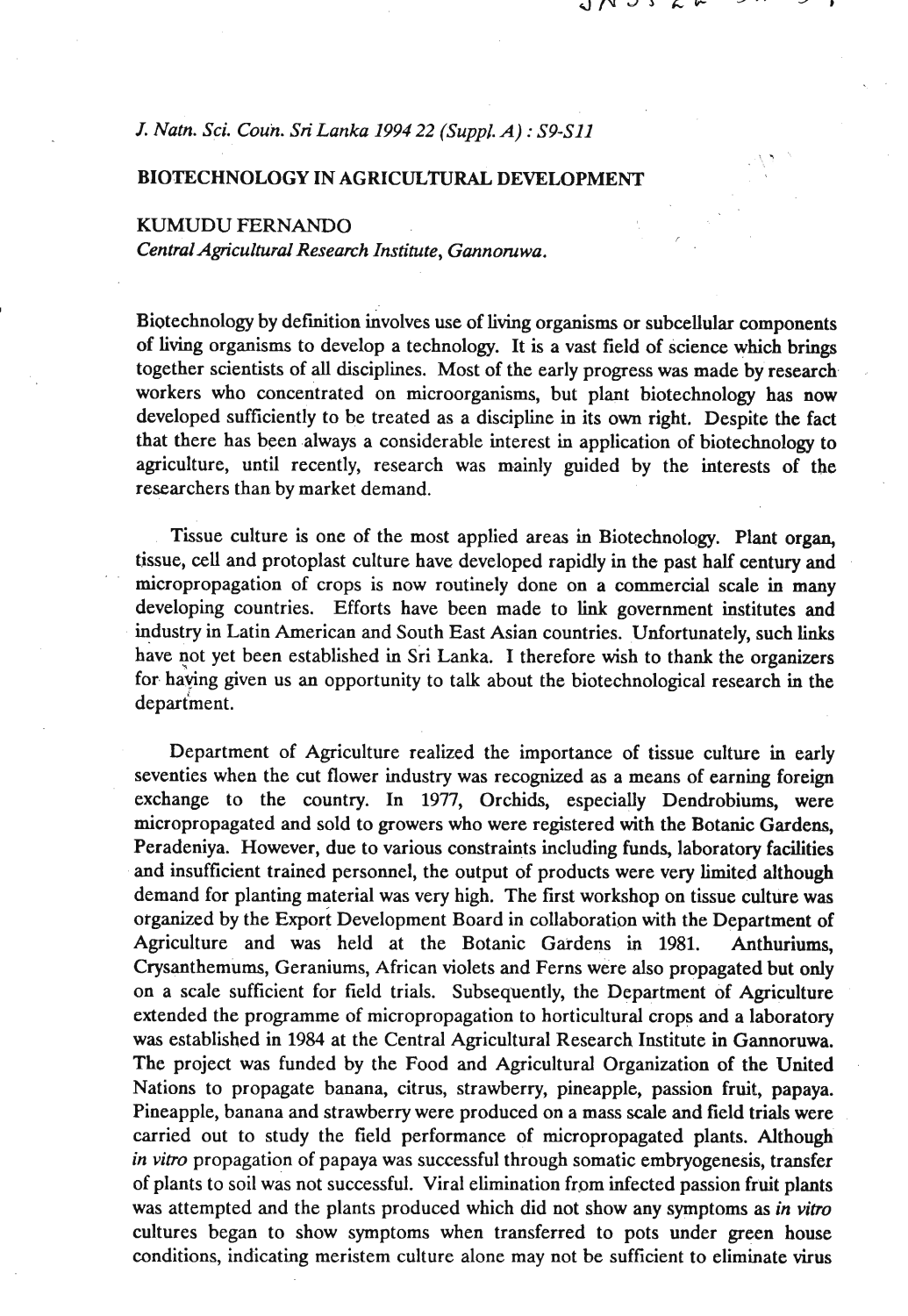in passion fruit plants. Micrografting of citrus shoot tips onto disease resistant root-stocks was successfully carried out.

At present, banana production is being continued to meet a target of producing 15000 plants for departmental needs. In addition, research is carried out to obtain disease free material from banana plants infected with bunchy top virus. Using media manipulations with gibberellic acid as the variable, elongated plants were produced which still showed diseased symptoms *in vitro.* Meristems were isolated from these plants and cultured on media supplemented with a cytokinin, benzylaminepurine, and allowed to proliferate. These plants were subjected to thermotherapy in an attempt to eradicate the virus. This experiment is in progress.

#### Future Research

Tissue culture is clearly a mutagenic procedure. Although plants appear normal phenotypically most of them have detectable variations that are not present in the parent plant. An artificial tissue culture environment brings about disturbances in physiology of the cell resulting in DNA modifications. These variations can be detected as changes in the length of defined DNA fragments which result when a DNA sample is digested with restriction enzymes. Such variations are called Restriction Fragment Length Polymorphisrns (RFLPs). Pineapple plaats that were produced by tissue culture were found to have a high degree of somaclonal variation. Frequency of albino plants and plants with variagated leaves increased with more than four passages. A project proposal has been written to detect differences in native proteins and newly synthesized proteins by labelling the proteins followed by analyses of proteins using one dimensional and two dimensional gel electrophoresis. Combination of a probe and restriction enzymes has to be found to detect RFLPs. Although expertise in this area is available, local or foreign collaboration is needed regarding radioactive usage as the Department of Agriculture does not have facilities for safe use of radioactive elements. Public health and environmental aspects have to be considered especially when radioactive phosphorus is used. Therefore, as an alternative, non radioactive probes can be used, but trained personnel are not available in the Department. However, radioactive probes are much more sensitive and therefore many laboratories still prefer to use  $^{32}P$ -labelled DNA probes. RFLP **assays** are expensive, especially if one opts to use radioactive elements.

It is also intended to work on isolating desirable genes for crop improvement programmes by trasformation techniques at the Central Agricultural Research Institute. Again, the same problem of usage of radioactive elements will have to be considered. Nevertheless, it is strongly felt that emphasis has to be given to these programmes to expand the present approach of plant biotechnology in Sri Lanka. It must be mentioned that **Sri** Lanka has a rich scope for technological advance in biotechnology. We are blessed with a rich flora and a favourable climate, and commercialization of agricultural biotechnology should be expanded with available technologies such as tissue culture for increased productivity of fruits, vegetables and floricultural crops.